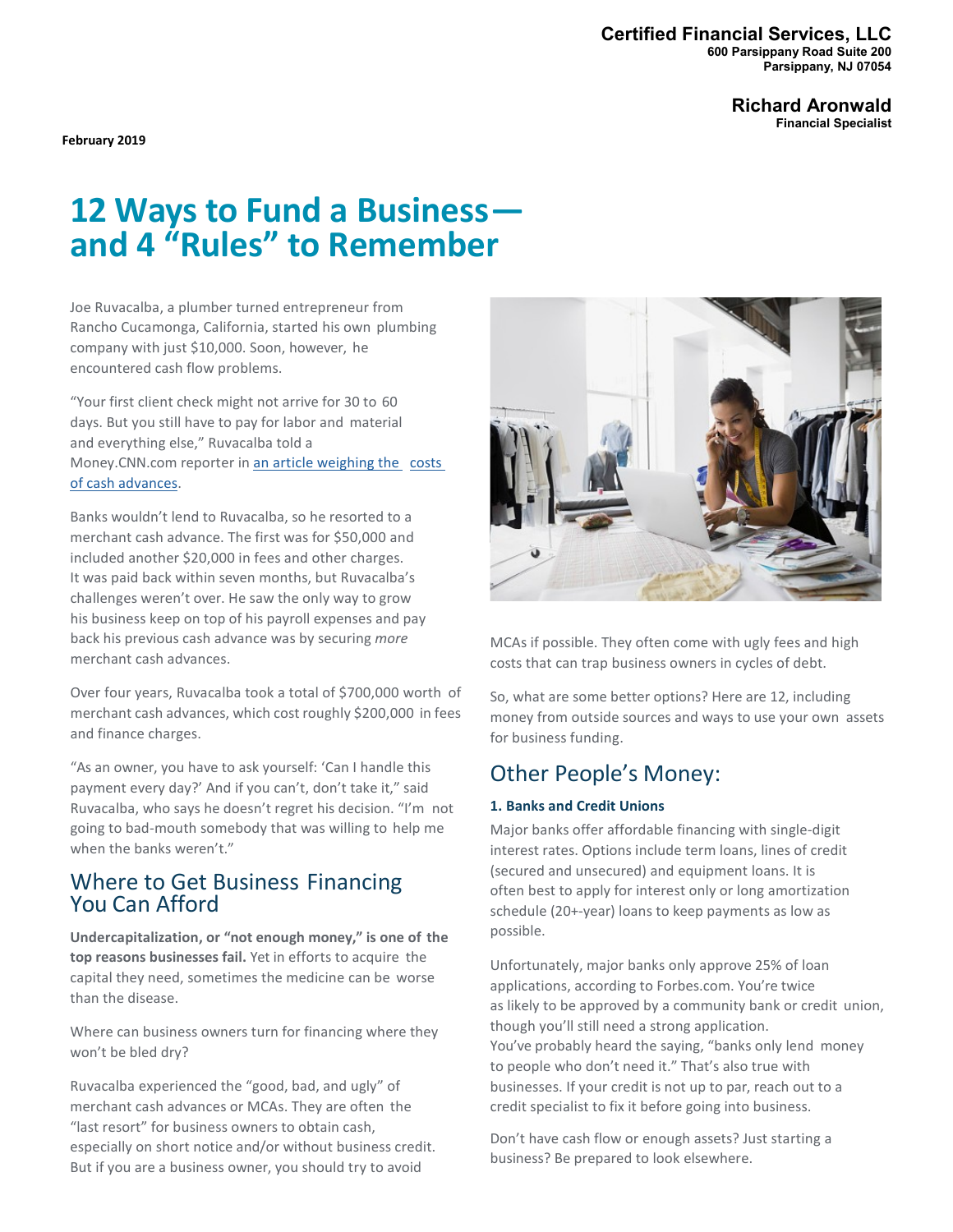#### **2. SBA Loans**

Contrary to popular belief, SBA loans do not come from the government. Rather, they come from various local banks (large and small) and credit unions and are guaranteed by the government. (They are the business equivalent of an FHA housing loan.) According to [SBA.gov](http://sba.gov/) and **[Fundera.com,](http://fundera.com/) some of its programs include:** 

- *• 7(a) Loan Guarantee Program:* aimed at helping a business start or expand its services, funding is up to \$5 million.
- *• MicroLoan Program:* mostly used for short-term purposes, such as the purchase of goods, office furniture, transportation, computers, etc. The maximum amount is fixed at \$50,000.
- *• Community Advantage Loans (\$50k-250k) and the 504 Fixed Asset Program (up to \$5 million)* are for applicants whose business model will benefit their community by providing needed jobs or services in an underserved area.



The rates are very reasonable, and even start-ups can apply. But the application process is no picnic. You'll need a resume, a business plan, a description of how the money will be used, income tax returns, financial statements, and legal documents pertaining to your business. Your credit, your business's credit (if applicable) and your personal background will also be vetted. SBA business classes may also be required, which new business owners may find helpful.

David Waring, co-founder of [FitSmallBusiness.com,](http://fitsmallbusiness.com/) says you are most likely to obtain an SBA loan if you have "an airtight business plan, a credit score of 700+, a high net worth, and home equity that the bank can use for collateral." (Then again, if you have all that, perhaps you don't *need* the SBA loan!) But don't count yourself out too soon — sometimes community lending sources that partner with SBA can be more flexible than you expect.

Lastly, there can be hefty pre-payment penalties as well as liens on personal assets, including your home. This can lock you up for years.

#### **3.Peer-to-Peer Lending**

Peer lending platforms are a cakewalk compared to banks. You can obtain up to \$50,000 in a week or so from an online peer lending platform such as [LendingClub.com](http://lendingclub.com/) or [Bitbond.com.](http://bitbond.com/) You still need to make your case as to why people should lend to you, your business needs at least a 12 month track record, and a good credit rating of 700+ helps. Rates vary from single digits upwards, according to your creditworthiness and other risk factors.

#### **4. Crowdfunding**

With crowdfunding platforms such as [Kickstarter](http://kickstarter.com/) and [Indygogo,](http://indygogo.com/) the goal is to obtain a small amount of money from a large number of people. Musicians use crowdfunding to raise money to record and manufacture CDs. Tech gadgets and apparel businesses are also common. Sweatshirt entrepreneur Jake Bronstein raised a million dollars from over 9,200 backers to launch his ["Ten-Year](https://www.kickstarter.com/projects/jakehimself/the-10-year-hoodie-built-for-life-backed-for-a-dec) [Hoodie,"](https://www.kickstarter.com/projects/jakehimself/the-10-year-hoodie-built-for-life-backed-for-a-dec) setting a Kickstarter fashion funding record that still stands.

#### **5. Online Business Lenders**

Fintech companies such as [Kabbage.com a](http://kabbage.com/)nd [OnDeck.](http://ondeck.com/) [com](http://ondeck.com/) have streamlined the process of obtaining financing for businesses and meet needs that are often unmet by traditional banks. They offer both term loans and lines of credit that can be funded in a week or less. These sources can be a good fit for people who either can't qualify or don't want to wait for bank financing. With starting rates currently ranging from 10-15% for the best borrowers, these lenders are substantially more affordable than a merchant cash advance. However, rates climb quickly for those with lower credit scores and other risk factors, so read the fine print.

#### **6. Angel Investors and Venture Capitalists**

Angel investors are wealthy individuals, whereas venture capitalists are typically companies or firms. They both have investable cash and are looking for opportunities for exceptional returns and ownership interest in a fastgrowing business. They also offer invaluable knowledge and experience. However, be cautious, as they may want more control of your business than you would like to give them.

#### **7. Friends and Family**

This is an area where you must proceed very cautiously! The positive side is that you may have friends and family who believe in you and are willing to help. On the negative side, friendship and kinship don't always mix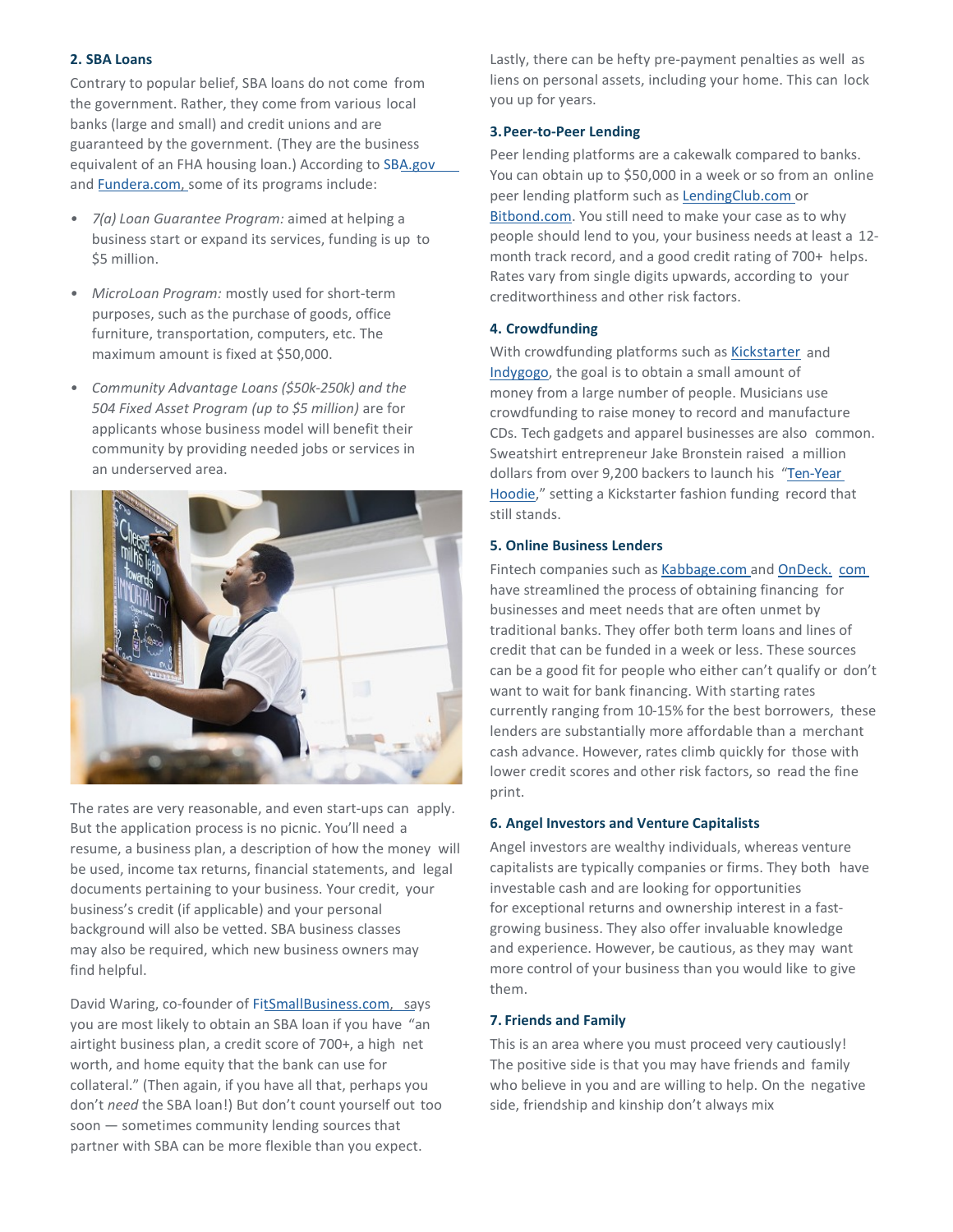well with money. You should definitely have a business plan and write out a promissory note so that both parties understand the expectations and obligations.

#### **8. Credit Cards**

As you can imagine, this is not the best or cheapest source of business financing! We wouldn't suggest that it be a major source of funds; however, it can work well to use credit cards that you pay off monthly for convenience and for added perks, such as travel benefits.

According to Brian Tracy, 37% of business owners use credit cards (personal or business credit cards) to cover costs in their businesses. As with a line of credit, you'll want to secure the credit before you need it.

## Your Own Savings or Investments:

#### **9. Home Equity Line of Credit (HELOC)**

A HELOC can be an excellent funding source, as it is secured against your home and therefore the interest rate tends to be low. According to **FitSmallBusiness.com**, HELOCs are used by 25% of business owners.



There are catches, though. You will typically need more than 20% equity in your home to benefit from a HELOC, and a minimum credit score of 620. And you will definitely want to set up the line of credit while you have a reliable and verifiable income source. And keep in mind, if the housing market declines or you make payments late, the bank can lower or freeze your credit line.

#### **10. ROBS: Rollover as Business Start-up**

In theory, this little-known way to fund a business is a great idea: Use the money in your own retirement plan to fund your business start-up, without paying the onerous taxes and fees that would be required if you cashed out. In fact, however, it is complicated, unwieldy, and full of rules and costs.

With a ROBS, you cannot use the money as you wish, nor can you remove it from your retirement account. Rather, you set up a C corporation for your business, and your retirement account buys shares in your business. (That's the short story. It's actually more complicated than that, and you'll pay about \$5,000 to set it up, plus monthly maintenance fees, none of which can come from the rollover.) On the plus side, there's no interest charge or debt to repay.

#### **11. Personal Investments**

You may have savings accounts or brokerage accounts (outside of retirement accounts) that can be used. These are good sources to tap when you need to put some of your own skin in the game, which more traditional lenders often require. You may also explore using your retirement accounts. Keep in mind that you will owe taxes, and a 10% penalty may apply to withdrawals taken if you are under 59½ years old.

#### **12. Whole Life Insurance Cash Value**

Whole life cash value is a valuable component of a whole life policy.<sup>1</sup> The cash value of whole life can be a valuable funding source for several reasons:

- You can borrow or withdraw for any reason. There's no credit check or confirmation of income. You may wish to consider borrowing so that you continue to build your asset and replenish your funding source.<sup>2</sup>
- You can borrow against an asset that continues to *grow* — even while being used as collateral. Unlike your shoe box (or most savings accounts paying virtually nothing these days), the growth of your cash value may outpace inflation.3
- Low interest. You can likely borrow against your policy for 4-8%, depending on how your policy was set up and whether it's a fixed or variable loan rate. But another great option is using your policy as collateral to borrow from a bank. A **Cash Value Line of Credit** (CVLC) is often tied to Prime or LIBOR. Can you see the potential of borrowing at a cost of 4-5% against an asset earning perhaps 4% tax-deferred? It is an advantage to borrow against your whole life when the growth of the collateral offsets the cost of your business funding.

## Four Rules of Thumb of Business Financing

As we compiled the resources above, we couldn't help but notice that there are some common themes or "rules of thumb."